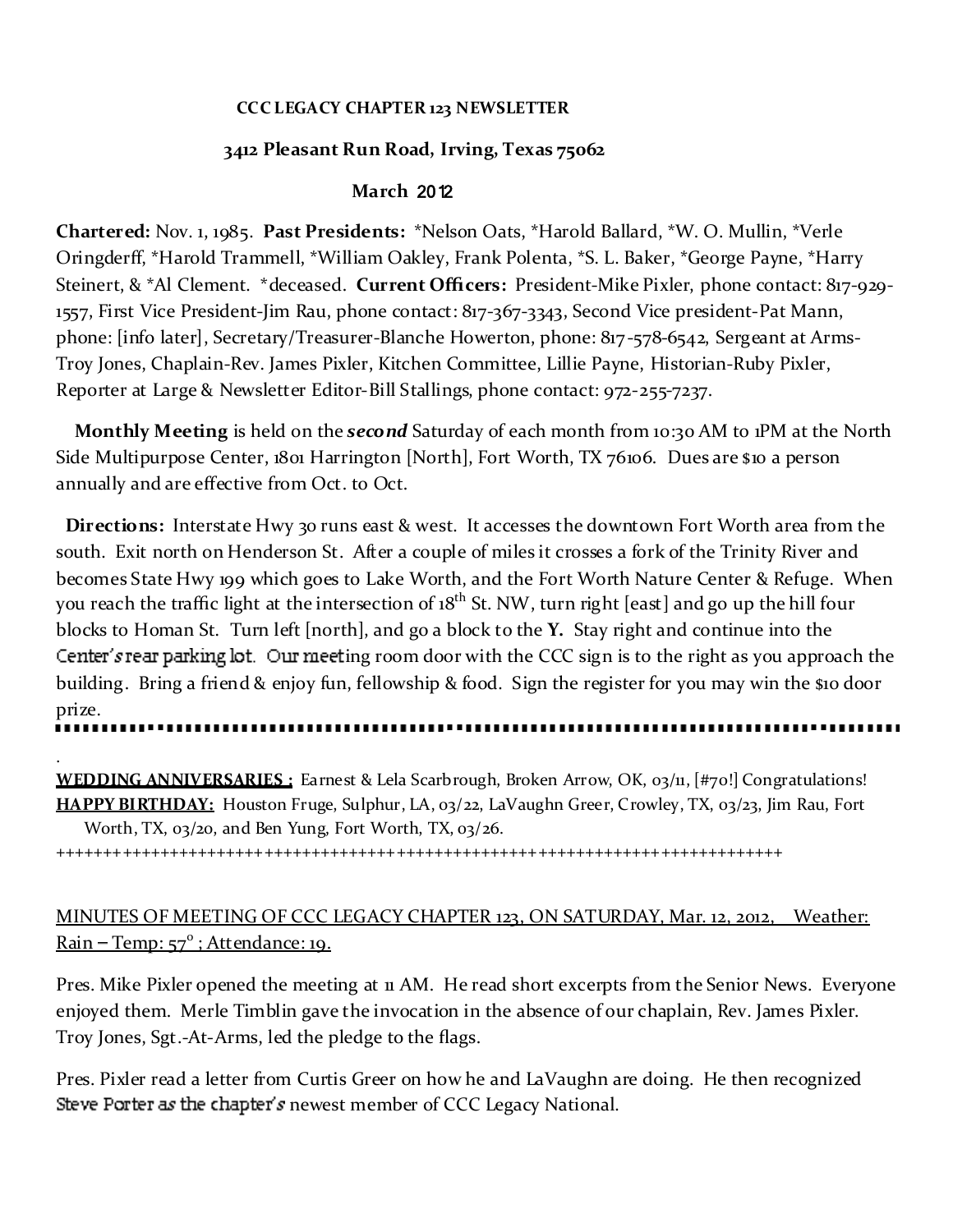The previous minutes were read by Blanche Howerton, Sec.-Treas. They were approved by Merle Timblin, seconded by Bill McKee, motion carried. She then gave the financial report. Motion to accept the report as read was made by Troy Jones. Seconded by Bill Stallings, motion carried.

Pres. Pixler announced when the "Buffalo Boogie" is being held at the Fort Worth Nature Center & Refuge. We will have a booth set up, manned by members of Chapter #123. Much discussion was made because this event takes place the same day as our monthly meeting. It was voted on that the meeting for May will be held at the Fort Worth Nature Center & Refuge at 1 PM. Our booth will be that morning. See you there.

Several members including Jim Rau and Bill Stallings gave a report on people whom they had contacted. Pres. Pixler read an email from Walter Atwood. He had just celebrated his 90<sup>th</sup> birthday at Disney World in Florida with members of his family. We enjoy hearing from everyone.

Pres. Mike Pixler appointed Pat Mann to fill the vacancy of 2<sup>nd</sup> Vice President and Jim Rau, whom had moved into the vacancy of 1<sup>st</sup> Vice president due to James Green moving, will hold that office permanently.

!st VP Jim Rau gave a prize for who could answer a trivia question. The donation can was passed by Bill Stallings, newsletter editor. Drawings were held for door prizes. Food was blessed. Motion to adjourn the meeting was made by Steve Porter, seconded by Troy Jones, motion carried. A lovely meal and fellowship was had by all.

> Respectfully Submitted by Blanche Howerton, Sec./Treas.

## **IHE PRESIDENT'S CORNER 2-11-2011**

## **The Sub ject for This Corner is: Lip Service.**

Why such a title? Well, it's like this: Who do you believe? Gas companies, loan companies, politicians, the government. It's all lip service. Who can you ask, where can you go for the truth on a subject? I'm not getting into religion now. Seriously, who can you ask, where can you read the truth about a subject, what channel on radio or television or the internet, where someone just tells you the truth about a subject, without a bunch of lip service.

Why are gas prices so high? John Q. Public asked the question, but he doesn't have time to listen to a bunch of  $b$ \$\$\$\*@+/. He works all week just for that little bit of pay on Friday, hoping it's enough to pay the bills, buy food, and now buys maybe a half a tank of gas for next week to get back and forth to work, He looks for the answer. The answer he gets, depends on who he asks, or what he watches or listens to.

We need to drill more wells. Drill Baby Drill! We have the wells needed, just pump more. We have plenty in surplus. The demand and usage levels have stabilized. What in the world does that mean? We need to buildmore refineries. The refineries we have are only at 60% production. There's unrest in the Middle East. Okay.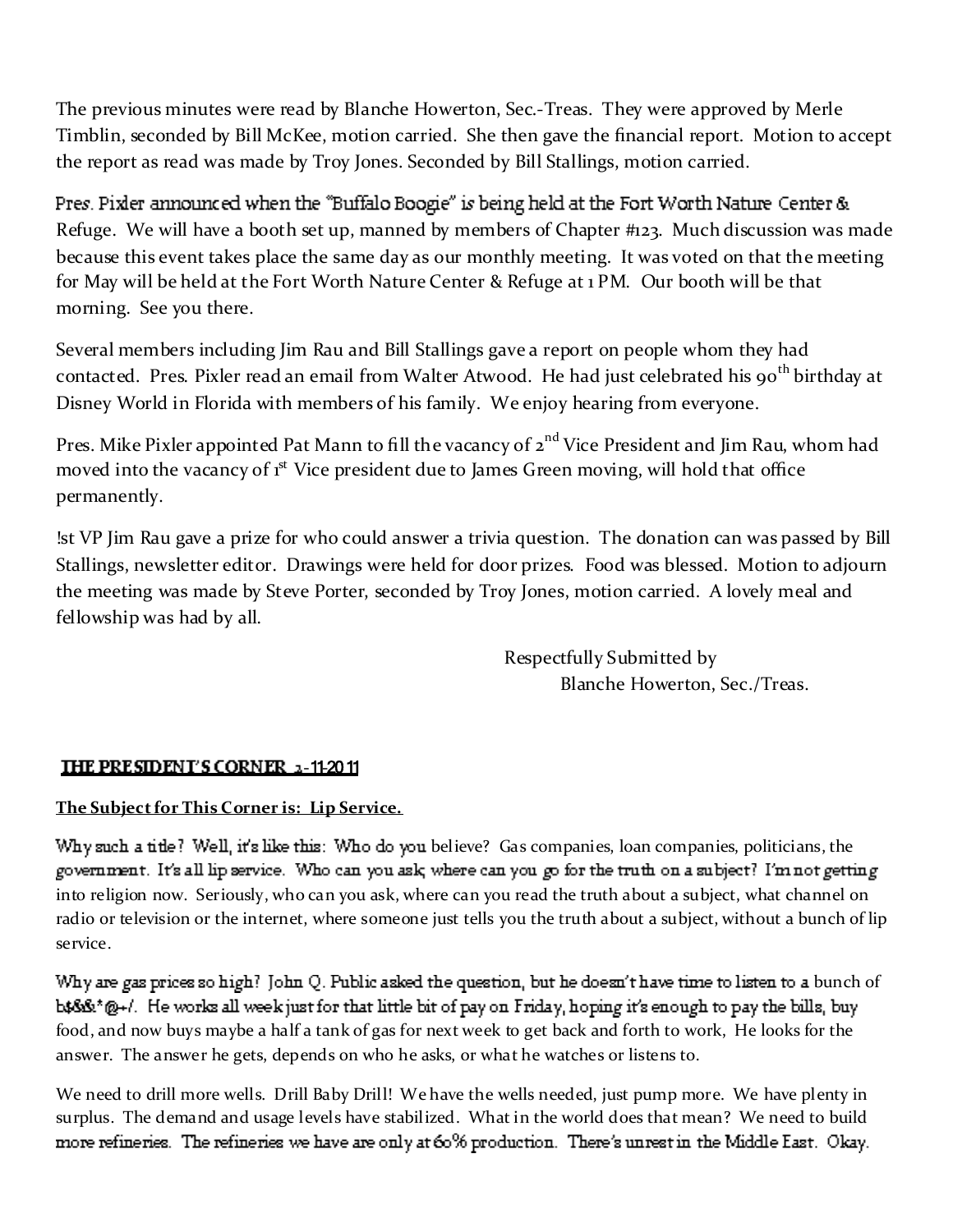There's a higher demand from China, England, and other European countries, because of an increase in commodities and expansion. What? Who cares? He just needs the price lower to survive. The dollar has lost its value. Really? Doomsday is coming in December 2012. The President wants more bail-out money. That's okay, he wants more bail-out money too. Think he'll get it? Yeah, me too. They are too big to fail. Wonder who cares if he fails? Vote for me and I promise the prices will be lower. Really? Don't worry about it; we'll take care of it for you.

If the "powers that be" are so danm smart, cops, party affiliation aside, if "they" know what the problem is, JUST FIX IT!!! The vast majority of us are on a "fixed income," that includes a salary. Enough of the lip service, already. Well, it's just a thought. What do you think?

Hope to see you all on the 14<sup>th</sup> of April for the CCC Legacy Chapter 123 meeting. The CCC is forever!

Mike Pixler, President, CCC Legacy Chapter 123

## **Reports on Our Members**

Curtis Greer tells us that LaVaughn has been eating well lately and feeling better because of it.

Tony Rodriguez reports he was not able to attend this month's meeting due to celebrating his son's birthday.

Steve Wingo is doing OK, but would not be able to attend the meeting.

When Jim Rau called Jim Lyde, he spoke with his grandson, but heard Mr. Lyde say in the background that he was doing fair, and still has hopes of attending soon.

Lille Payne is still not able to drive from Denton, mainly because of her eyes.

We spoke with Jack Bragg who comes to the meetings with Lille so was unable to attend also, but he said that he would send along his latest poem and we are glad he did.

\_\_\_\_\_\_\_\_\_\_\_\_\_\_\_\_\_\_\_\_\_\_\_\_\_\_\_\_\_\_\_\_\_\_\_\_\_\_\_\_\_\_\_\_\_\_\_\_\_\_\_\_\_\_\_\_\_\_\_\_\_\_\_\_\_\_\_\_\_\_\_\_\_\_\_\_\_\_\_\_\_\_\_\_\_\_\_\_\_\_\_\_\_\_\_\_\_\_

We talked with Betty and Norbert Gebhard recently and she said that Norbert was having some hearing problems but was OK otherwise.

# **Chapter Eternal**

We regret to inform of the passing of one of our members and a "Boy," Mr. Stanley Kana of La Grange, Texas. Stan passed away on March 5, 2012, at the age of 88 years. He served in 1940 and 1941 in CCC Company 2898, SCS-42-T at Seguin, Texas, just east of San Antonio. Like a number of our CCC "Boys," Stan drove a truck while in the Corps. He only had good things to say of his time in the CCC; that it improved his life in many ways.

# **Mem bers Merle and Evelyn Tim b lin to b e Honored at a Presentation in Arizona**

March is National Recognition Month and we have just learned that Merle and Evelyn have been invited to attend an event honoring him as a representative of the CCC and its work in the Tucson, Arizona, area on the 31<sup>st</sup>

---------------------------------------------------------------------------------------------------------------------------------------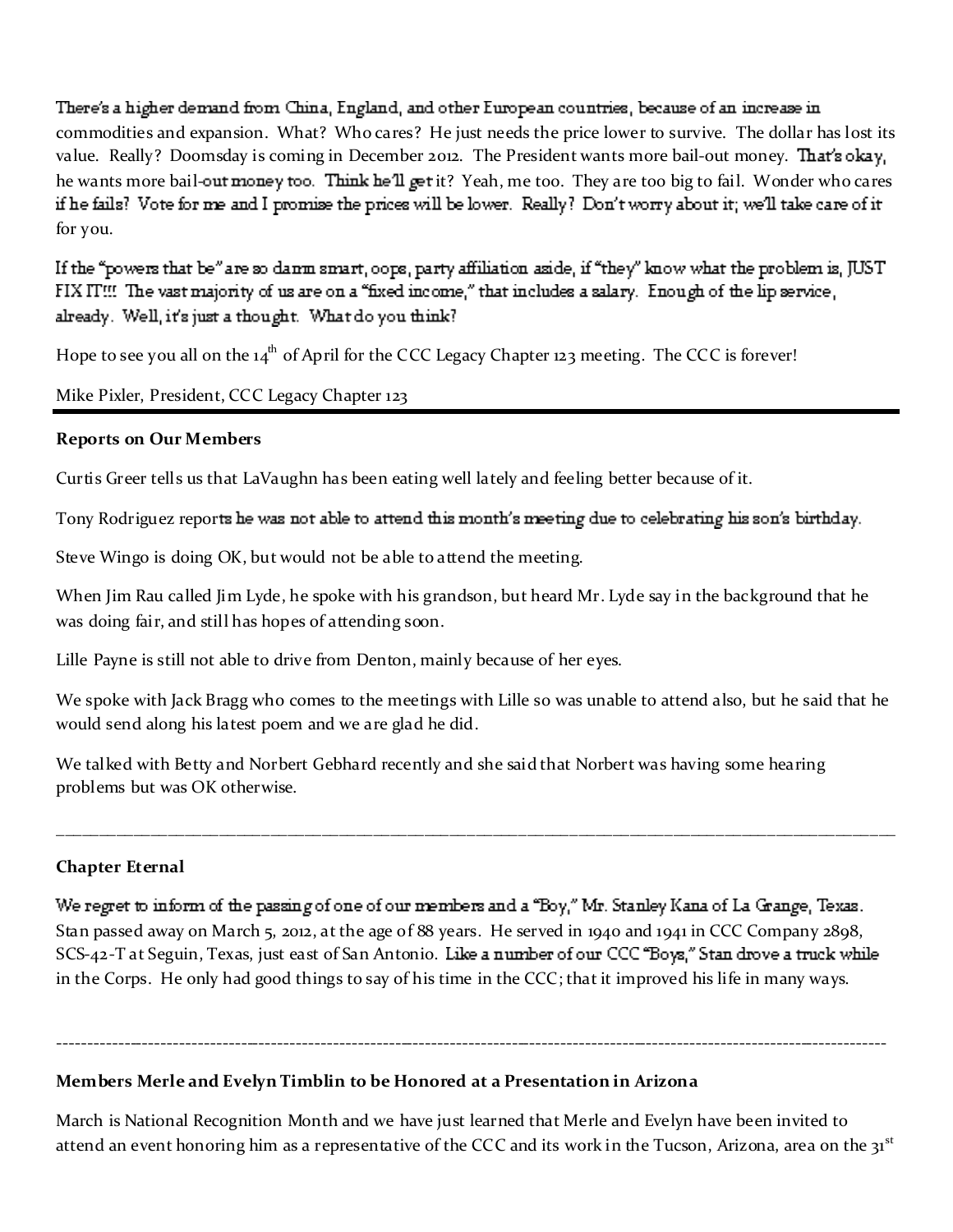of March. There are two sections to Saguaro National Park [named for the tall, distinctive Saguaro Cactus of that region]; one east of Tucson, and the other on the west side, near "Old Town Tucson," where many westerns have been filmed. The event will be at the west park because there was a CCC camp in that area.

Merle has long been concerned that little recognition has been made of the CCC work in that part of Arizona, so when Mr. Walter Atwood, former president of CCC Legacy National, visited with us a few months ago, he brought the subject up with Mr. Atwood. Walter told him that he would look into it. As a result Mike Smith, President of the Phoenix Chapter of CCC Legacy, recently contacted Merle inviting him to attend this event. Merle agreed to go and also to supply some material on where he served in the Nogales area on the border due south of Tucson. It will be a good excuse for the Timblins to spend time with their daughter who lives in Tucson. Merle says there is almost nothing left of their camp in the Nogales area, or of the work they did in Coronado National Forest along the U.S./Mexico border. However, Merle has given a number of items and photographs from his time in the CCC to the CCC Museum at Colossal Cave Mountain Park which is about 22 miles SE of Tucson. It contains 3 separate caves, the largest being Colossal Cave. It was originally a ranch headquarters dating back to the late 1800s. At some point the ranch opened the caves to tourists and sightseers, and then became an area park. In 1934 the CCC entered the picture. Enrollees began work in the park hewing huge limestone blocks, milling lumber, and laying flagstones for the Colossal Cave Project. They laid out the tour route in the cave, built bridges, and installed handrails and lighting. Roads, picnic areas and tables were also constructed. A number of handsome buildings that the CCC boys built are still in use, including the limestone headquarters building and the adobe park service office. The cave was originally formed by water action, but the cave is now dry and has a constant pleasant temperature of about  $70^{\circ}$ . The other two caves are still growing with active water action. We look forward to a report on the event from the Timblins.

#### **A New Poem by Our Poet Laureate**

Jack Bragg has not been able to be with us lately due to transportation problems, but he has sent his latest poem for us to enjoy. It should bring back good memories.

\_\_\_\_\_\_\_\_\_\_\_\_\_\_\_\_\_\_\_\_\_\_\_\_\_\_\_\_\_\_\_\_\_\_\_\_\_\_\_\_\_\_\_\_\_\_\_\_\_\_\_\_\_\_\_\_\_\_\_\_\_\_\_\_\_\_\_\_\_\_\_\_\_\_\_\_\_\_\_\_\_\_\_\_\_\_\_\_\_\_\_\_\_\_\_\_

#### THE LIGHT

Out of the darkness of the night there came a tiny light yet it was really bright. What is it? Should I take flight?

No sound do I hear

the presence of it is near. Still nothing comes to my ear nothing seems to arouse fear.

Are my eyes playing a trick on me May be a reflection is what I see How could all of this be to know could set me free.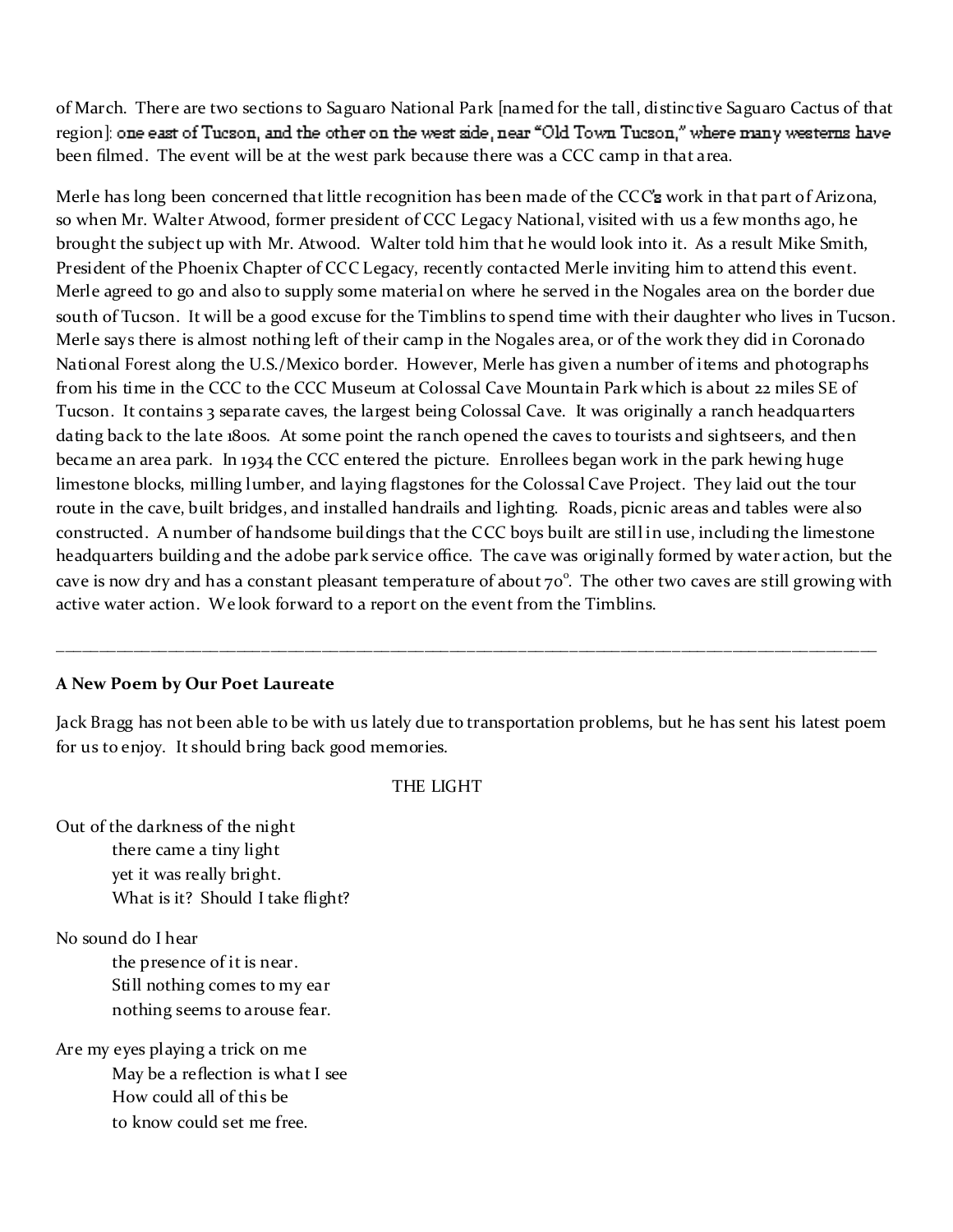Things get worse the more I try

my senses have failed - My Oh My. Not knowing has reached a high yet the truth here is a fire fly.

Jack Bragg

# **We Talk with One of Our**

We recently received an email from Anna Crawford of Blossom, Texas, which is just east of Paris, telling us that her father, Claude Tyler, had enjoyed our recent item on Mr. G.M. Brice. She gave a quick rundown on Claude's time in the CCC and in the U.S. Army in the Pacific. We decided we needed to know more, so we called Mr. Tyler, and he gladly spent some time telling his story.

\_\_\_\_\_\_\_\_\_\_\_\_\_\_\_\_\_\_\_\_\_\_\_\_\_\_\_\_\_\_\_\_\_\_\_\_\_\_\_\_\_\_\_\_\_\_\_\_\_\_\_\_\_\_\_\_\_\_\_\_\_\_\_\_\_\_\_\_\_\_\_\_\_\_\_\_\_\_\_\_\_\_\_\_\_\_\_\_\_\_\_\_\_\_\_\_\_\_

Claude Tyler, the oldest of eight children, was born in 1920 on a farm in Lamar County, northeast of Paris, Texas. His father, like some of our parents or grandparents, did share-cropping and they moved around several times. Being the oldest and needed to help on the farm, Claude did not get to attend school as much as his brothers and sisters. In 1937 when he was sixteen, he enrolled in the CCC and he was sent to Death Valley National Monument in California. Quite a change of scenery! Their job was building roads in Badwater Basin which is the lowest spot in the U.S. The roads were covered with a mixture of oil and gravel and then machine rolled. Their camp was 30 miles from the work area so they were trucked back and forth. The temperature rarely got below 120<sup>°</sup> by midday. At the start of the day their water would be heavily iced down in containers that were then wrapped with towels, but by noon, it would be almost too hot to drink. However, by lights out at 9:00 at night, the temperature would drop enough that they slept under blankets. Claude was here three months, and then was sent to Lassen Volcanic National Park, in Northern California. So within 7 days, he went from 120<sup>°</sup> to snow still on the ground in June. Most of his time here they built hiking trails on and around the volcano – and it was, and still is, an active volcano. They made about 12 or 14 trips to the top to build trails around the rim, where you could see about 12 steam vents going, along with bubbling mud pots on level ground in the area called The Devils Kitchen. Their camp was at the base on the north side of the mountain. They would go by truck up to about the Sooo' elevation, and then hike up to the 10,000' level, carrying their rakes and shovels with them. One memorable trail they built was the one to Broke-Off Mountain. Claude enjoyed his time here, and one interesting job they had was building ski runs and a ski jump that was to be used for a California Ski Event. It was here that his six month enrollment was over, and he re-upped for another period.

Claude was then sent to Northern Oregon to a CCC camp near the old Oregon Trail. Here the men cut timber and bulldozed a road up a mountain to a forest lookout tower. In cutting the timber he said that they cut notches in big Douglas fir trees and installed "spring boards" through the tree, and with a man on each end, used a 10 foot saw to saw off sections to fall to the ground. His next assignment was to Cody, Wyoming, not far from Yellowstone National Park, to a CCC camp on the Shoshone River. When cold weather came, the river completely froze over. Their main job here was to "bug" timber; that is to cut timber to control beetle infestations.

In 1938 when his enlistment was up, Claude returned home. He wanted to continue his schooling, and he also helped his father on the farm. Their principal crops were sweet potatoes and peanuts. They also raised a few hogs and some chickens, mainly to help feed the family.